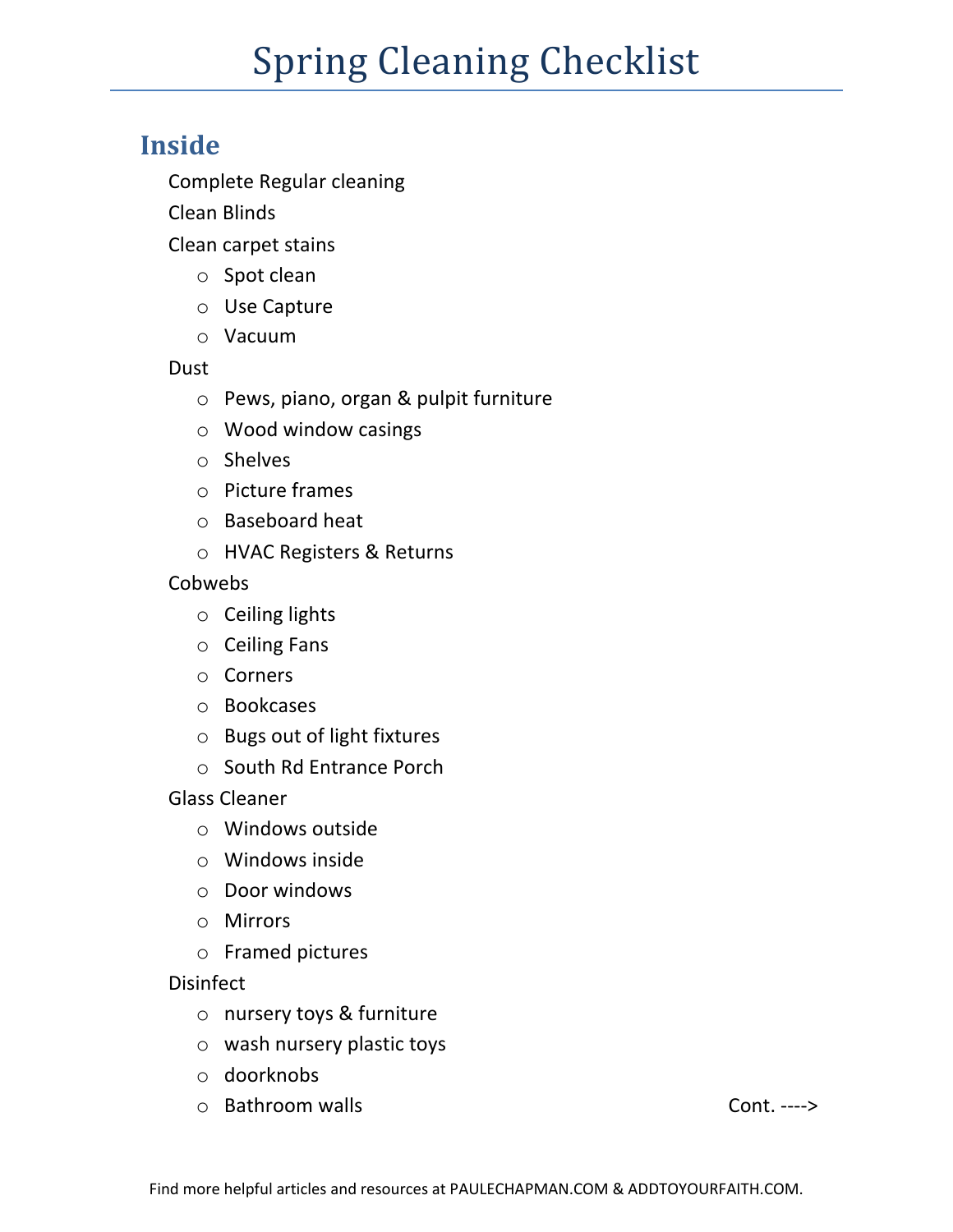All Purpose Cleaner

- o Walls
- o Doors
- o Cabinets
- o Stove
- o Microwave

Vacuum

- o Carpet
- o Pews
- o Upholstery

Remove scuff marks on doors, trim, and walls

o Use Zep Foaming Wall Cleaner

Clean Artificial Plants

o Spray with "Silk 'n Splendor" silk plant treatment

Touch up paint

- o Ask Pastor for correct color
- o Use brush to touch up

# **Organize**

List areas to organize

| O       |  |
|---------|--|
| $\circ$ |  |
| $\circ$ |  |
| O       |  |

# **Special Projects**

Designated by Pastor